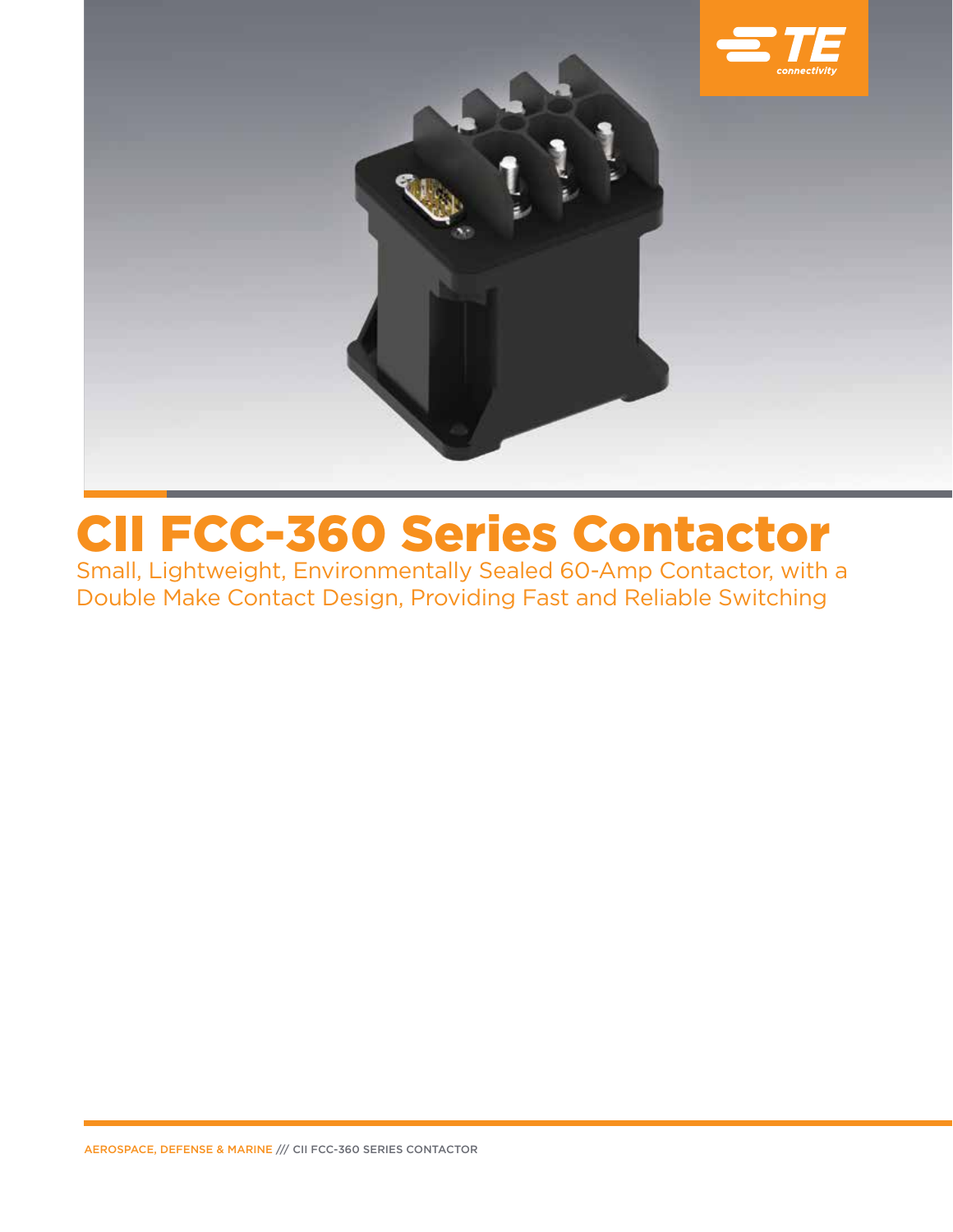# CII FCC-360 Series Contactor

Small, Lightweight, Environmentally Sealed 60-Amp Contactor Providing Fast and Reliable Switching



# **SMALL ENVELOPE**

• 2.5" x 2.1" footprint

#### **LIGHTWEIGHT**

• 9.5 oz max weight

### **DURABLE**

- Double make contact design for less wear and tear on contact
- Designed to performance requirements in MIL- PRF-6106

#### **FAST SWITCHING**

- Utilizes economized coil
- 15 Milliseconds operating time

## **QUICK RELIABLE INSTALLATIONS**

• Utilizes rugged threaded terminals

#### **APPLICATIONS/ MARKETS SERVED**

- Military Aircraft
- UAV
- Commercial Aerospace
- Military Ground
- Shipboard

# **Description**

The new FCC-360-CU4 from TE Connectivity (TE) offers significant size, weight and performance advantages over current products on the market.

It is built in a 3 SPST normally open contact configuration, with 2 SPDT auxiliary switches. It is rated at 60 Amps for both 28 VDC and 115 VAC 60Hz/400HZ switching.

The double make contact design reduces wear and tear on the contacts over time. When coupled with our efficient coil economizer, this contactor provides an excellent choice for aerospace, defense and marine power applications.

## **ELECTRICAL/ENVIRONMENTAL**

- **Coil Current:** 28VDC economized coil 5A max inrush: 100ms duration: 300 mA holding current (operating temperature)
- **Contact Rating:** 60A; with 10X Rupture Current
- **Aux Contact Rating:** 2A
- **Rated Operating Voltage:** 28 VDC, 115 VAC-60 / 400 HZ
- **Pickup:** 18 VDC (@ operating temperature)
- **Dropout:** 1-9 VDC @ operating temperature)
- **Contact Bounce:** 1 ms on both main and aux contacts
- **Operating Time @ 28 VDC:** 15 ms on both pickup and dropout
- **Electrical Life:** Resistive: 50K min
- **Operating Temperature:** -55C to +85C Temperature to 50,000 feet altitude

## **ENVIRONMENTAL**

• **Construction:** Gasket sealed

#### **MECHANICAL**

• **Minimum Mechanical Life:** 100,000 cycles @25% rated resistive load

#### **MATERIALS**

• **Housing:** Lightweight Zytel housing

## **STANDARDS AND TEST REPORTS**

• Designed to the performance standards of MIL-PRF-6106

# **TE Components . . . TE Technology . . . TE Know-how . . .**

AMP | AGASTAT | CII | HARTMAN | KILOVAC | MICRODOT | NANONICS | POLAMCO | Raychem SEACON | Rochester | DEUTSCH

Empower Engineers to Solve Problems, Moving the World Forward.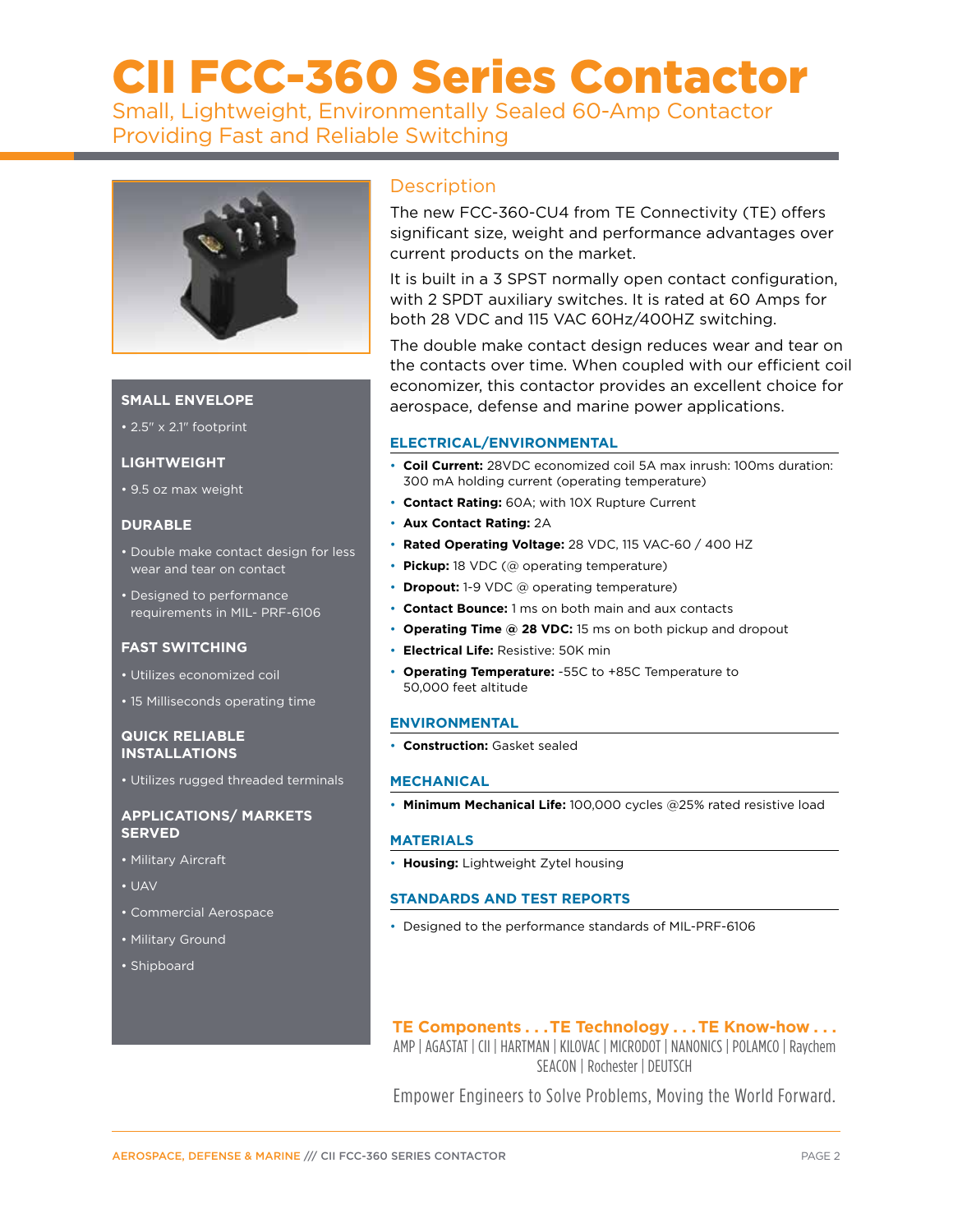

# **CII FCC-360 Series Contactor**





CONNECTOR PIN CONFIGURATION





#### **PRODUCT INFORMATION**

| <b>Part Number</b> | <b>Description</b>                             | <b>GPL</b> | <b>Product</b><br>Code | Samples?<br>Y/N/P | <b>Application</b><br><b>Tooling</b><br>$Y/N + PN$ |
|--------------------|------------------------------------------------|------------|------------------------|-------------------|----------------------------------------------------|
| FCC-360-CU4        | 60 Amp Contactor.<br><b>Threaded Terminals</b> | G49        | K611                   | N                 | N                                                  |